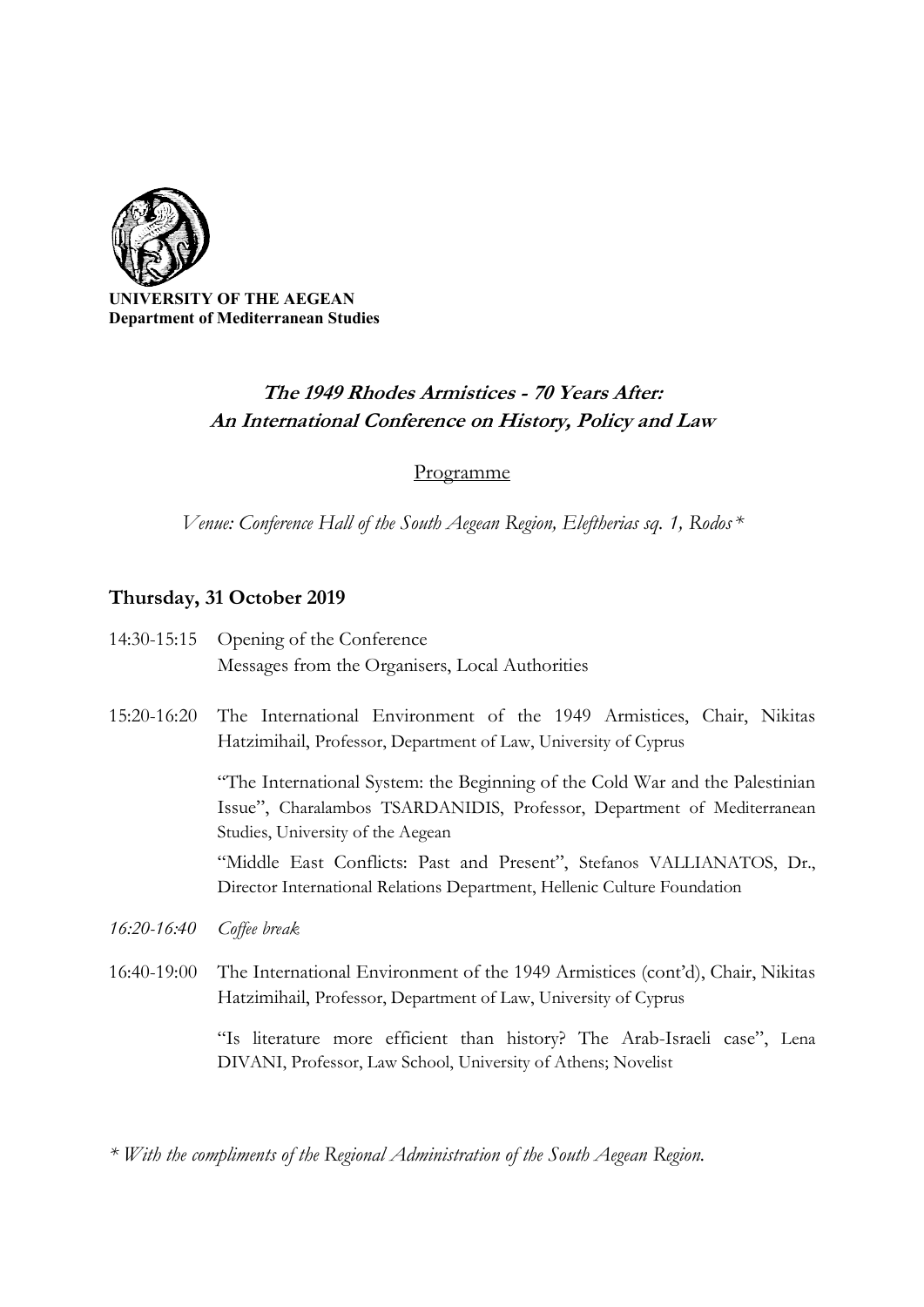"What΄s on a man΄s mind?: The path of Ben-Gurion to the Rhodes accords", Adi PORTUGHIES, Dr., Director of Ben-Gurion Archives, Ben-Gurion University of the Negev

"Evolution of the Conflict since the Armistice Agreements", Chloé BERGER, Research Adviser, Middle-East Faculty, NATO Defense College

Discussion

## Friday, 1 November 2019

9:00-11:00 Legal Approaches of the General Armistice Agreements, Chair, Metaxia Kouskouna, Assist. Professor, Law School, University of Athens

> "Armistice Agreements in International Law: General Context and Content", Phani DASCALOPOULOU-LIVADA, Legal Adviser Emerita, MFA, Greece

> "Legal Issues Arising out of the General Armistice Agreements", Dr. Nabil ELARABY, Chairman of the Board of Trustees, The Cairo Regional Centre for International Commercial Arbitration, CRCICA, Former Judge ICJ, Former Minister of Foreign Affairs

> "The Armistice Agreements and the International Court of Justice", Ioannis STRIBIS, Assist. Professor, Department of Mediterranean Studies, University of the Aegean

> "The Armistice Agreements in Private International Law", Nikitas HATZIMIHAIL, Professor, Department of Law, University of Cyprus

- 11:00-11:20 Coffee break
- 11:20-13:00 Legal Approaches of the General Armistice Agreements (cont'd), Chair, Metaxia Kouskouna, Assist. Professor, Law School, University of Athens

"Armistice Agreements and Navigational Rights through the Strait of Tiran and the Suez Canal", Erietta SCALIERI, Legal Counsellor MFA, Greece

"Revisiting Maritime Blockade: Some Preliminary Thoughts on the Application of Force and Proportionality", Stratis GEORGILAS, Barrister, Head of Chambers, G-H Chambers, Vice-President, ILA/Hellenic Section

Discussion